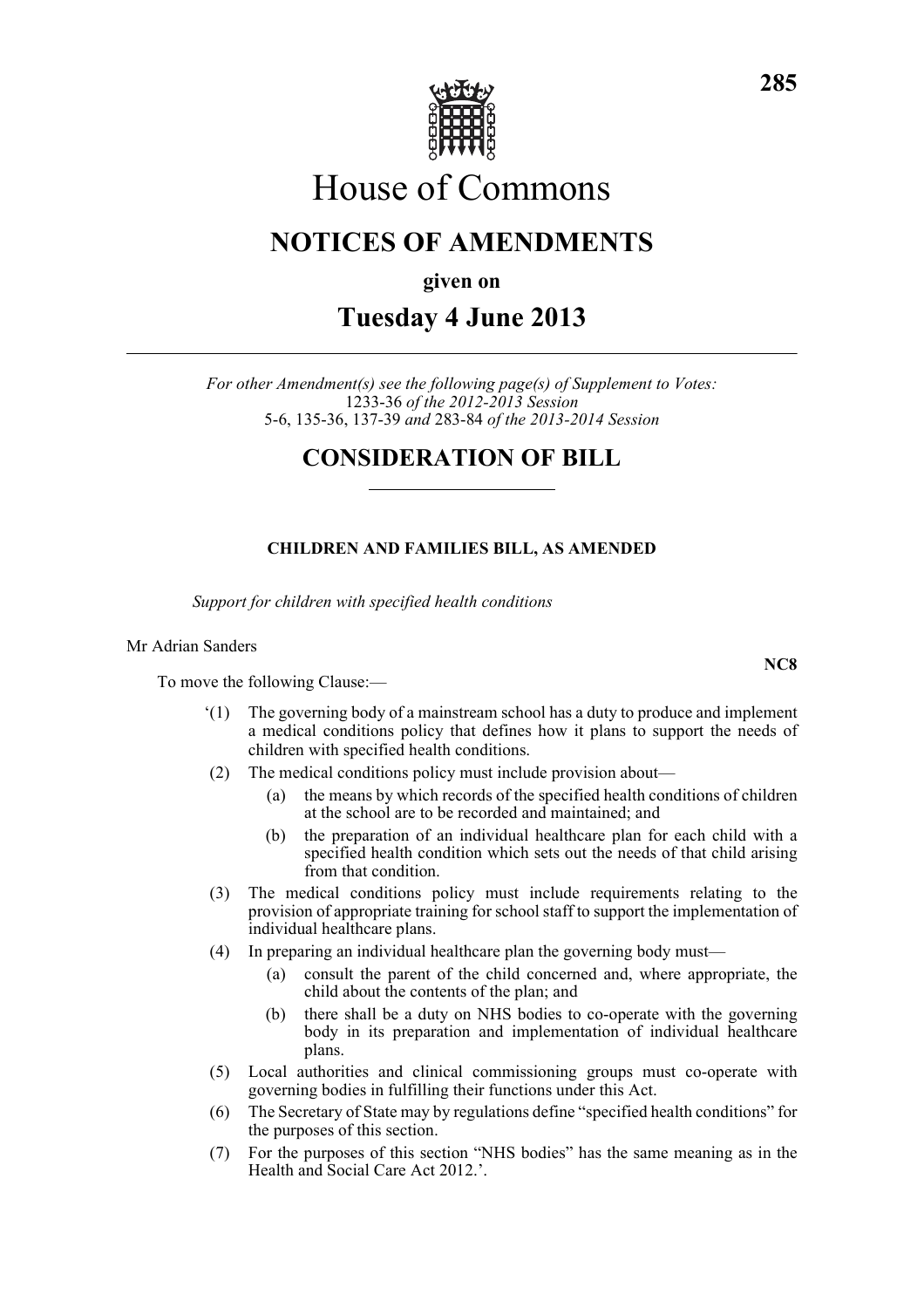*Transfer of EHC plans*

#### Secretary Michael Gove

To move the following Clause:—

- '(1) Regulations may make provision for an EHC plan maintained for a child or young person by one local authority to be transferred to another local authority in England, where the other authority becomes responsible for the child or young person.
- (2) The regulations may in particular—
	- (a) impose a duty on the other authority to maintain the plan;
	- (b) treat the plan as if originally prepared by the other authority;
	- (c) treat things done by the transferring authority in relation to the plan as done by the other authority.'.

*Childcare costs scheme: preparatory expenditure*

Secretary Michael Gove

To move the following Clause:—

'The Commissioners for Her Majesty's Revenue and Customs may incur expenditure in preparing for the introduction of a scheme for providing assistance in respect of the costs of childcare.'.

Secretary Michael Gove

Clause **6**, page **5**, line **9**, at end insert—

'( ) In section 129 (disclosure of information), in subsection (2)(a) after "suitable for adoption" insert "or for whom a local authority in England is considering adoption".'.

Secretary Michael Gove

- Schedule **1**, page **116**, leave out lines 5 to 12 and insert—
	- '"(2A) Regulations may make provision permitting the disclosure of prescribed information entered in the register, or compiled from information entered in the register—
		- (a) to an adoption agency or to a Welsh, Scottish or Northern Irish adoption agency for any prescribed purpose, or
		- (b) for the purpose of enabling the information to be entered in a register which is maintained in respect of Wales, Scotland or Northern Ireland and which contains information about children who are suitable for adoption or prospective adopters who are suitable to adopt a child."'.

Secretary Michael Gove

Schedule **1**, page **116**, line **13**, after '(4)' insert '—  $(a)$  '.

**NC9**

**9**

**NC10**

**10**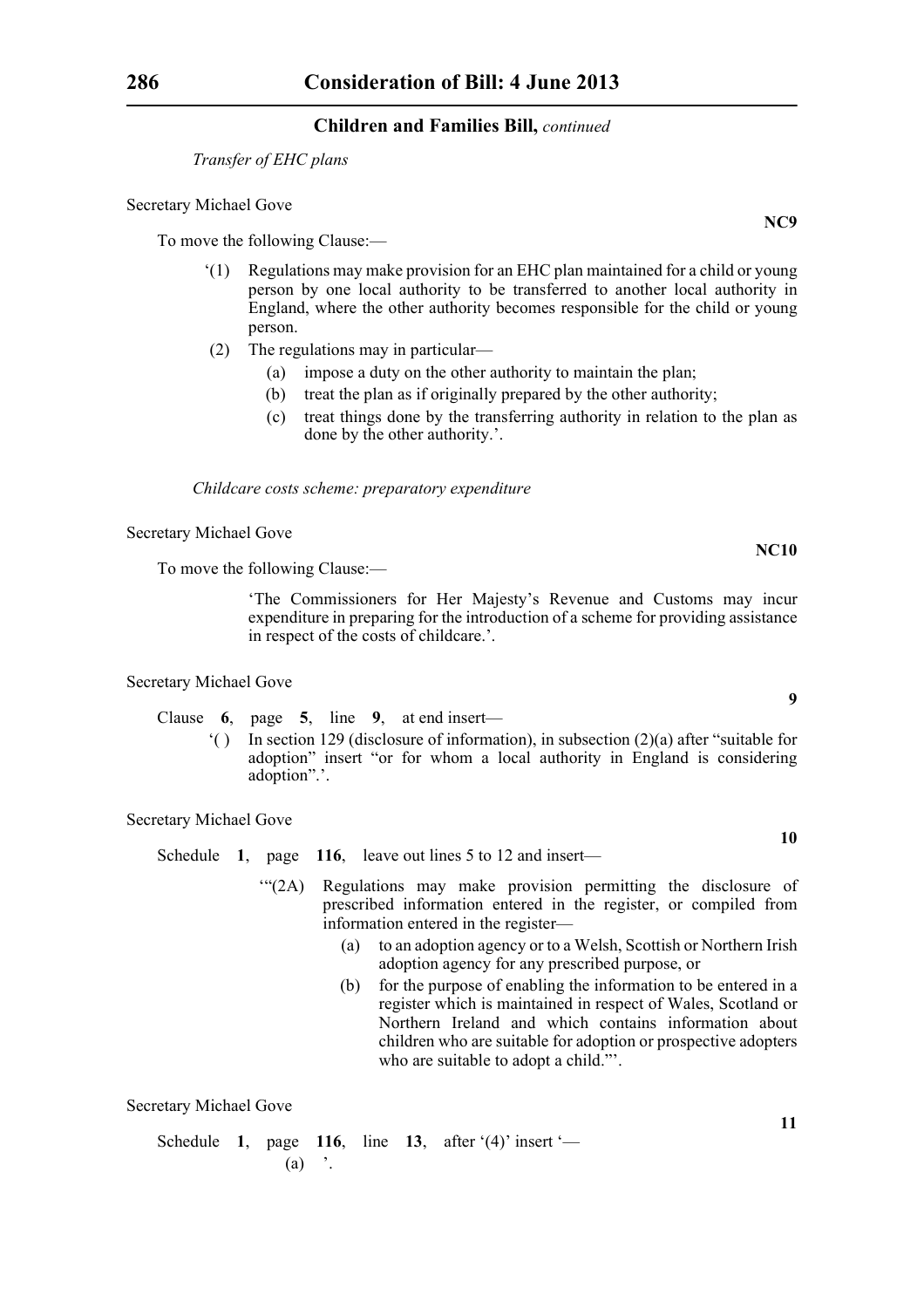| Secretary Michael Gove                                                                                                                                                                                                                                                                                              |  |  |
|---------------------------------------------------------------------------------------------------------------------------------------------------------------------------------------------------------------------------------------------------------------------------------------------------------------------|--|--|
| 12<br>Schedule 1, page 116, line 13, at end insert— $\cdot$ , and<br>(b) after " $(2)$ " insert "or $(2A)$ ".                                                                                                                                                                                                       |  |  |
| <b>Secretary Michael Gove</b>                                                                                                                                                                                                                                                                                       |  |  |
| 13<br>Schedule 1, page 116, line 17, at end insert—<br>() in paragraph (a) after " $(2)$ " insert "or $(2A)$ ", ".                                                                                                                                                                                                  |  |  |
| Secretary Michael Gove                                                                                                                                                                                                                                                                                              |  |  |
| 14<br>Schedule 1, page 116, line 21, leave out $(2A)(a)$ and insert $(2A)$ .                                                                                                                                                                                                                                        |  |  |
| Secretary Michael Gove<br>15                                                                                                                                                                                                                                                                                        |  |  |
| Schedule 1, page 116, line 22, leave out 'after "subsection" insert "(2A)(b) or"<br>and insert 'for "to whom information is disclosed under subsection (3)" substitute "in<br>respect of information disclosed under subsection (2A) or (3)".                                                                       |  |  |
| <b>Secretary Michael Gove</b>                                                                                                                                                                                                                                                                                       |  |  |
| 16<br>Clause $8$ , page $8$ , line $42$ , at end insert—                                                                                                                                                                                                                                                            |  |  |
| In Part 1 of Schedule 1 to the Legal Aid, Sentencing and Punishment of Offenders<br>(12)<br>Act 2012 (civil legal services)—                                                                                                                                                                                        |  |  |
| in paragraph $12(9)$ (victims of domestic violence and family matters), in<br>(a)<br>the definition of "family enactment" after paragraph (o) insert—<br>section 51A of the Adoption and Children Act 2002<br>" $(p)$<br>(post-adoption contact orders).", and                                                      |  |  |
| in paragraph 13(1) (protection of children and family matters) after<br>(b)                                                                                                                                                                                                                                         |  |  |
| paragraph (f) insert-<br>"(g) orders under section 51A of the Adoption and<br>Children Act 2002 (post-adoption contact)."'.                                                                                                                                                                                         |  |  |
| Secretary Michael Gove                                                                                                                                                                                                                                                                                              |  |  |
| 17<br>Clause 41, page 32, line 28, after 'needs,' insert-                                                                                                                                                                                                                                                           |  |  |
| an independent school-<br>$^{\circ}$ (ba)<br>which has been entered on the register of independent schools in<br>(i)<br>Wales (kept under section 158 of the Education Act 2002), and<br>which is specially organised to make special educational<br>(ii)<br>provision for pupils with special educational needs,'. |  |  |
| <b>Secretary Michael Gove</b>                                                                                                                                                                                                                                                                                       |  |  |
| 18<br>Clause 48, page 36, line 19, at beginning insert 'Special educational'.                                                                                                                                                                                                                                       |  |  |
| Secretary Michael Gove                                                                                                                                                                                                                                                                                              |  |  |
| 19<br>Clause 48, page 36, line 20, leave out 'provision' and insert 'having been'.                                                                                                                                                                                                                                  |  |  |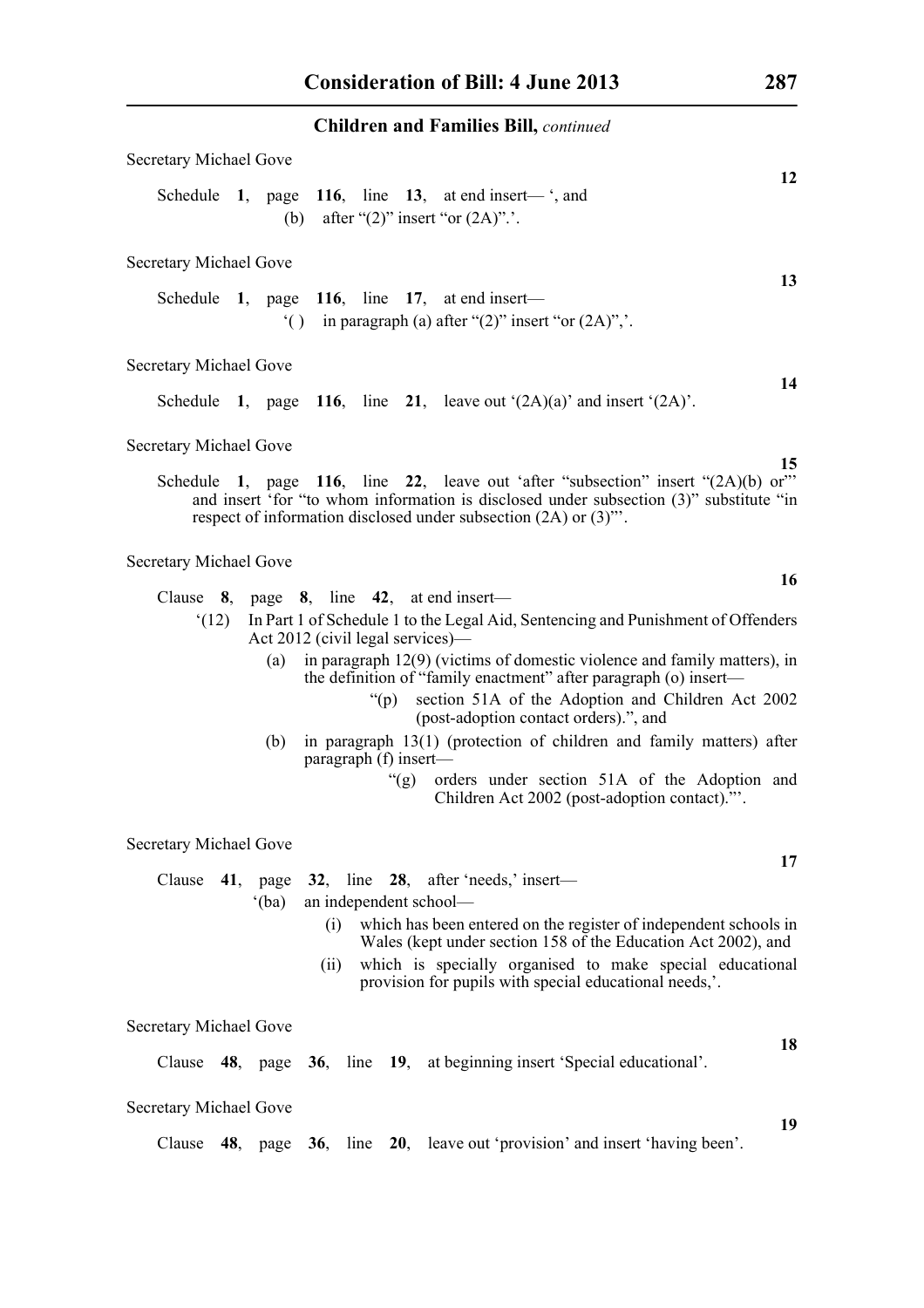Secretary Michael Gove

Clause **48**, page **36**, line **21**, at end insert—

- '(6) Subsection (7) applies if—
	- (a) an EHC plan is maintained for a child or young person, and
	- (b) health care provision specified in the plan is acquired for him or her by means of a payment made by a commissioning body under section 12A(1) of the National Health Service Act 2006 (direct payments for health care).
- (7) The health care provision is to be treated as having been arranged by the commissioning body in pursuance of its duty under section 42(3) of this Act, subject to any prescribed conditions or exceptions.
- (8) "Commissioning body", in relation to any specified health care provision, means a body that is under a duty to arrange health care provision of that kind in respect of the child or young person.'.

Secretary Michael Gove

Clause **49**, page **36**, line **28**, after 'authority', insert 'in England'.

Secretary Michael Gove

Schedule **3**, page **149**, line **25**, leave out 'young person' and insert 'person over compulsory school age but under 25'.

Secretary Michael Gove

Schedule **3**, page **151**, line **7**, at end insert—

*'Local Government Act 1974 (c. 7)*

61A In Schedule 5 to the Local Government Act 1974 (matters not subject to investigation by Local Commissioners), in paragraph 5(2)(b) for "by section 312" substitute "by section 579(1)".

*Disabled Persons (Services, Consultation and Representation) Act 1986 (c. 33)*

- 61B (1) In the Disabled Persons (Services, Consultation and Representation) Act 1986, section 5 (disabled persons leaving special education) is amended as follows.
	- (2) In subsection  $(1)$ 
		- (a) in paragraph (a) after "needs)" insert ", or have maintained an EHC plan under section 37 of the Children and Families Act 2013,", and
		- (b) in paragraph (b) after "statement" (in both places) insert "or plan".
	- (3) In subsection (2)—
		- (a) in paragraph (a) after "statement" insert ", or secure the preparation of an EHC plan,",
		- (b) in paragraph (b) after "statement" insert "or plan", and
		- (c) after "making the statement" insert ", securing the preparation of the plan".
	- (4) After subsection (8) insert—
		- "(8A) Regulations under section (*Transfer of EHC plans*) of the Children and Families Act 2013 (transfer of EHC plans) may make such

**20**

**23**

**21**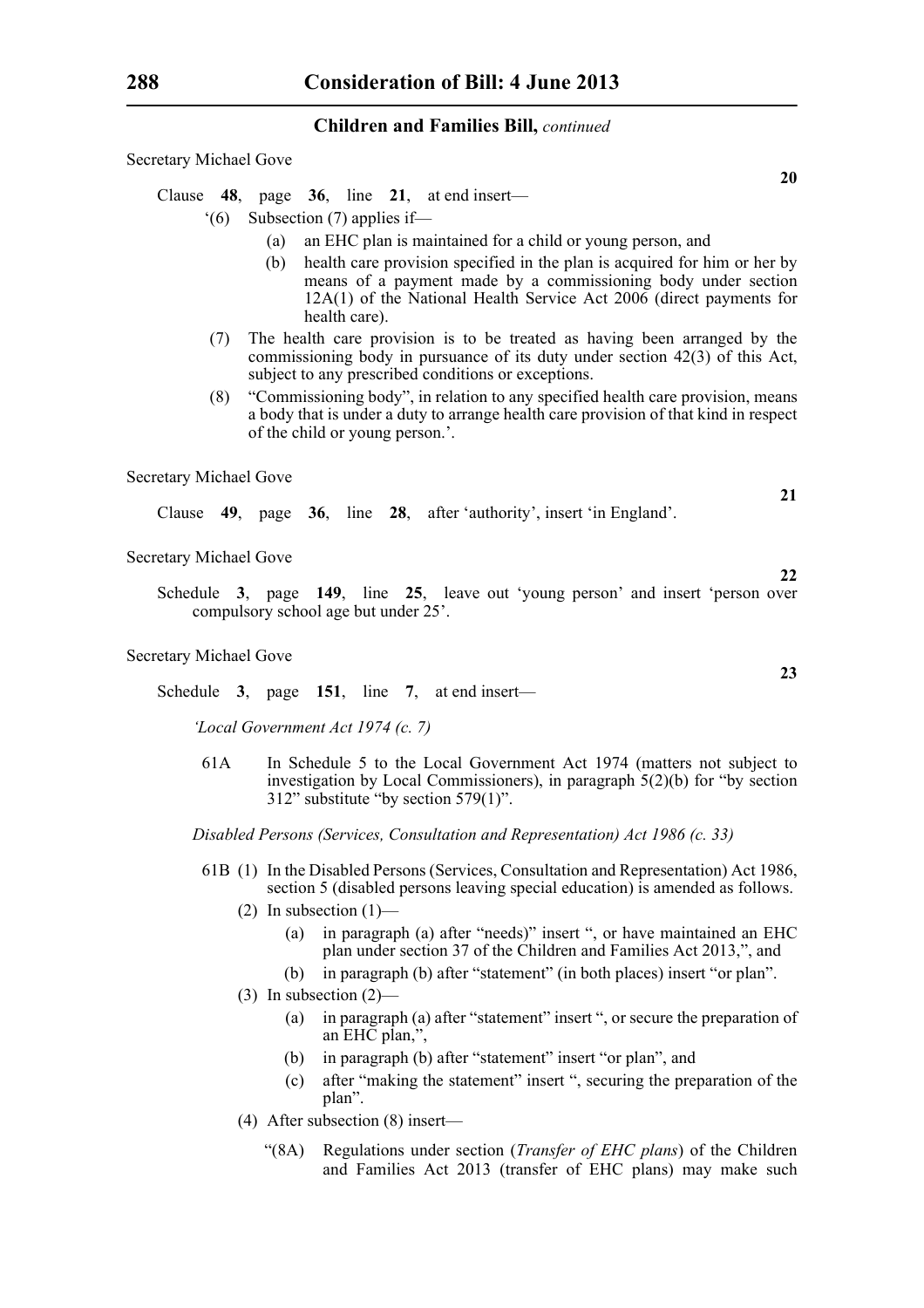provision as appears to the Secretary of State to be necessary or expedient in connection with subsections (1) to (7) of this section."

(5) In subsection (9), in paragraph (a) of the definition of "the responsible authority", after "1996" insert "or (as the case may be) Part 3 of the Children and Families Act 2013".

*Value Added Tax Act 1994 (c. 23)*

- 61C (1) In Schedule 9 to the Value Added Tax Act 1994, in Part 2 (groups of goods and services the supply of which is exempt from VAT), group 6 (education) is amended as follows.
	- (2) In item 5B—
		- (a) after paragraph (b) insert—
			- "(ba) aged 19 or over and for whom an EHC plan is maintained,", and
		- (b) in paragraph (d), after "paragraph" insert "(ba) or".
	- (3) in note (5B), after "item (5B)," insert ""EHC plan" and" and for "has the same meaning" substitute "have the same meanings".

*School Standards and Framework Act 1998 (c. 31)*

- 61D The School Standards and Framework Act 1998 is amended as follows.
- 61E (1) Section 98 (admission for nursery education or to nursery or special school: children with statements of special educational needs) is amended as follows.
	- (2) In subsection (7) after "for whom" insert "EHC plans are maintained under section 37 of the Children and Families Act 2013 or"
	- (3) In the title after "special education needs" insert "or EHC plans".
- 61F (1) Section 123 (nursery education: children with special educational needs) is amended as follows.
	- (2) In subsection (1), for the words from "(except" to the end substitute "to have regard to the provisions of the code of practice issued under section 66 of the Children and Families Act 2013 (in the case of education in England) or section 313(2) of the Education Act 1996 (in the case of education in Wales)."
	- (3) After subsection (1) insert—
		- "( $1A$ ) Subsection  $(1)$  does not apply in so far as the person in question is already under a duty to have regard to the provisions of the code of practice in question."
	- (4) In subsection  $(2)$ 
		- (a) for "That code of practice" substitute "The code of practice in question", and
		- (b) after "functions under" insert "Part 3 of the Children and Families Act 2013 or (as the case may be)".
	- $(5)$  In subsection  $(3)$ 
		- (a) for "that code of practice" substitute "the code of practice in question", and
		- (b) after "functions under" insert "Part 3 of the Children and Families Act 2013 or (as the case may be)".
	- (6) In subsection (3A)(b) after "no" insert "EHC plan or".
- 61G In Part A1 of Schedule 22 (disposals of land in case of foundation, voluntary and foundation special schools in England), in paragraph A23(9), in paragraph (d) of the definition of "children's services"—
	- (a) after "learning difficulty" insert "or disability", and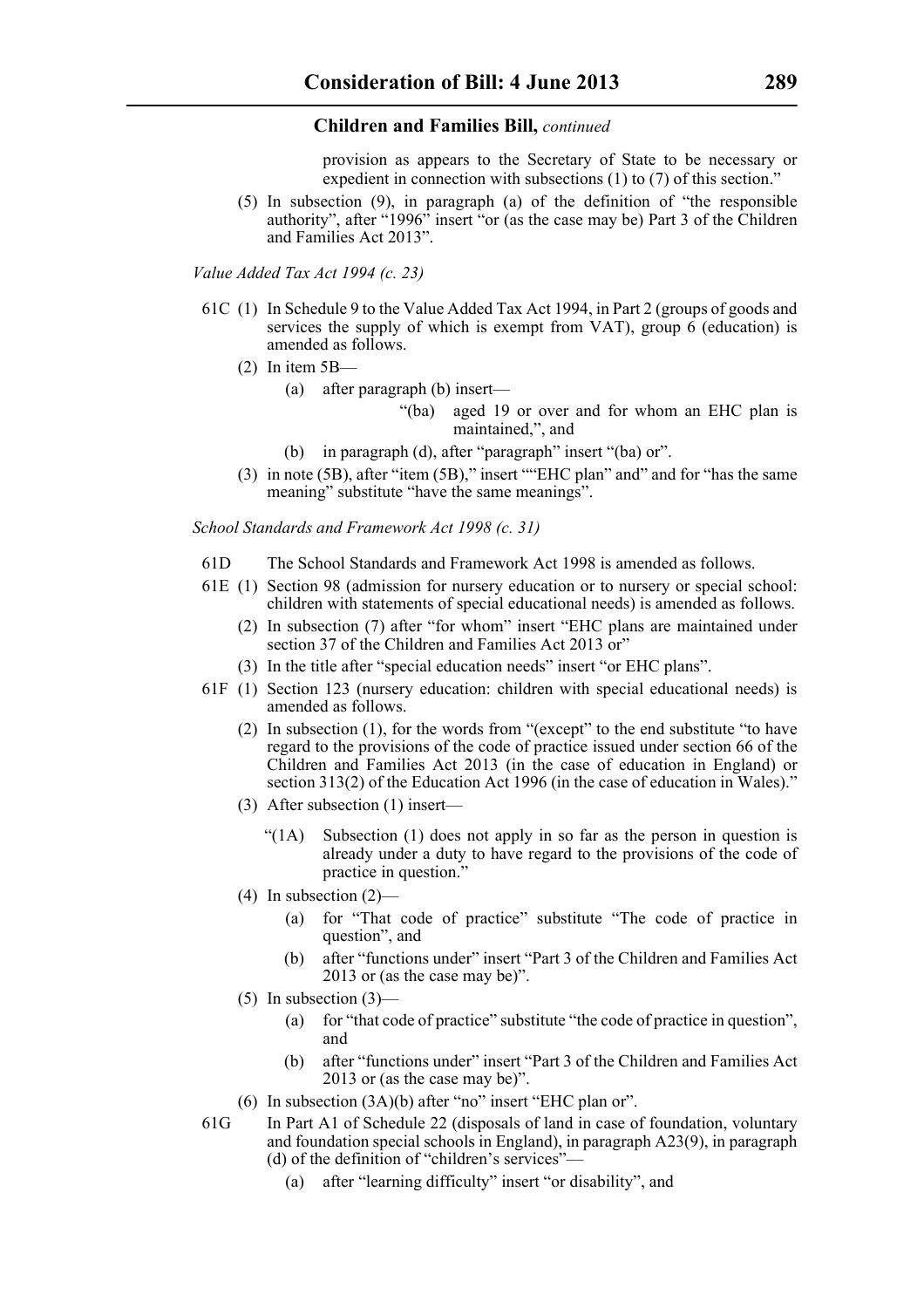(b) omit "66,".

*Learning and Skills Act 2000 (c. 21)*

- 61H The Learning and Skills Act 2000 is amended as follows.
- 61I In section 35 (conditions imposed by Welsh Ministers on financial resources provided by them), in subsection (3)(f) omit "139A or".
- 61J In section 41 (discharge by the Welsh Ministers of certain functions in relation to persons with learning difficulties), in subsection (1)(b) omit "139A or".'.

Secretary Michael Gove

Schedule **3**, page **151**, line **8**, leave out 'In the Learning and Skills Act 2000'.

Secretary Michael Gove

**25**

**24**

Schedule **3**, page **151**, line **10**, leave out from beginning to end of line 12 and insert—

'63 In consequence of the repeals made by paragraphs 61I, 61J and 62—

- (a) omit paragraph 76 of Schedule 1 to the Education and Skills Act 2008;
- (b) section 80 of the Education and Skills Act 2008 is repealed.

*Education Act 2002 (c. 32)*

- 64 The Education Act 2002 is amended as follows.
- 65 In section 92 (pupils with statements of special educational needs: application of National Curriculum for England)—
	- (a) for the words from "a statement" to "special educational needs" substitute "an EHC plan maintained for the pupil".
	- (b) for "the statement" substitute "the plan", and
	- (c) in the heading for "statements of special educational needs" substitute "EHC plans".
- 66 (1) Section 94 (information concerning directions under section 93) is amended as follows.
	- (2) In subsection (3), for the words from "by virtue of" to the end substitute "and the responsible authority ought to be required to secure an EHC needs assessment for the pupil under section 36 of the Children and Families Act 2013 (or, if an EHC plan is maintained for the pupil, a re-assessment under section 44 of that Act)."
	- (3) In subsection (5), for the words from "consider" to the end substitute "make a determination in respect of the pupil under section 36(3) of the Children and Families Act 2013 (or, if an EHC plan is maintained for the pupil, under that section as it applies to re-assessments by virtue of regulations under section 44  $(7)$ )."
	- (4) In subsection (6), for "Part 4 of the Education Act 1996" substitute "Part 3 of the Children and Families Act 2013 (see section 23 of that Act)".

*Nationality, Immigration and Asylum Act 2002 (c. 41)*

- 67 (1) Section 36 of the Nationality, Immigration and Asylum Act 2002 (education of children who are residents of accommodation centres) is amended as follows.
	- (2) In subsection (3)(b), after "named in" insert "an EHC plan maintained for the child under section 37 of the Children and Families Act 2013 or".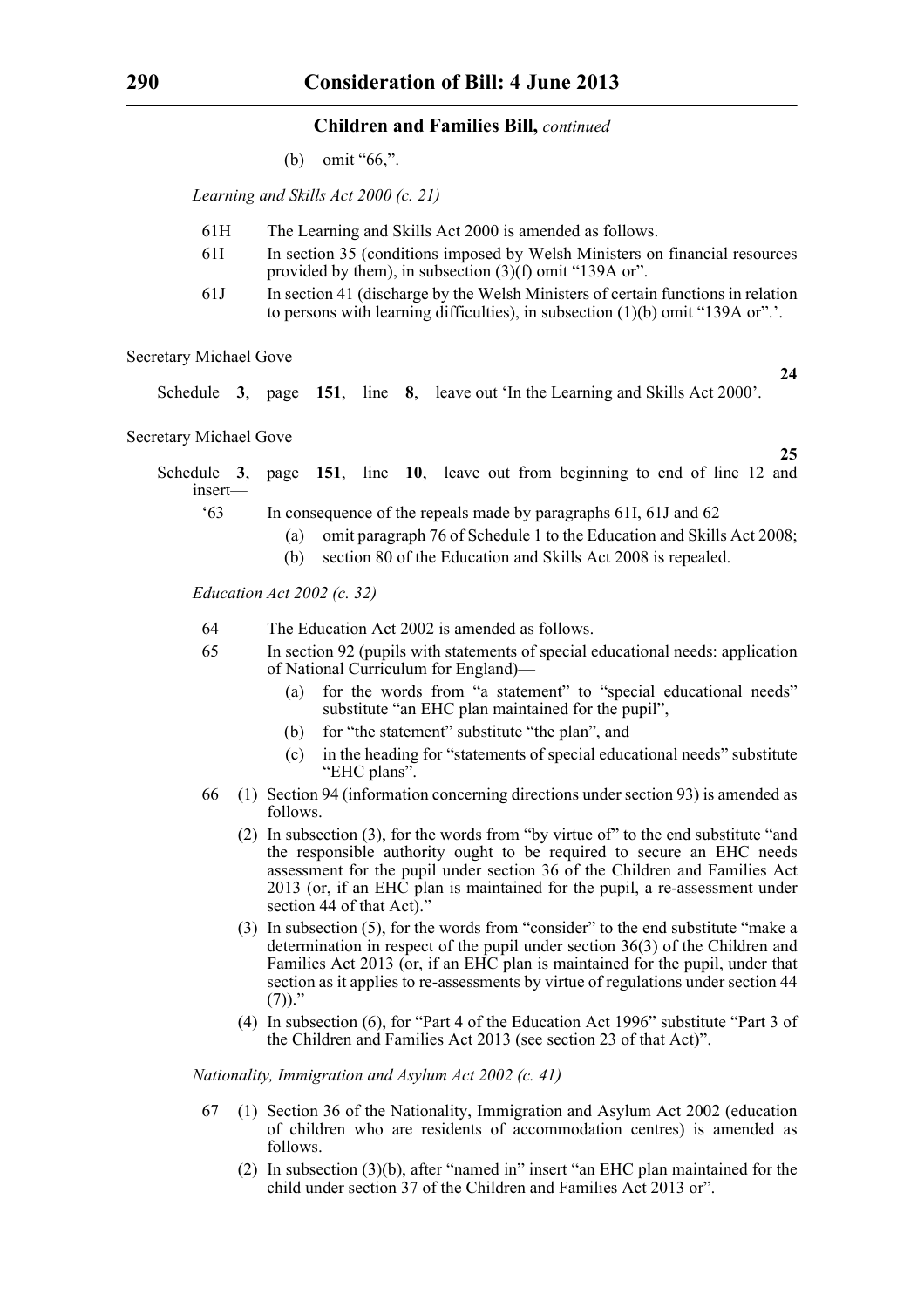- (3) In subsection (5), omit the "and" after paragraph (d) and after paragraph (e) insert—
	- "(f) sections 33 and 34 of the Children and Families Act 2013 (mainstream education for children with special educational needs) and
	- (g) sections 38 and 39 of that Act (EHC plan: request of parent for named school etc)."
- (4) After subsection (5) insert—
	- "(5A) The powers of the First-tier Tribunal on determining an appeal under section  $50(2)(c)$  of the Children and Families Act  $20\overline{13}$  (appeals against certain aspects of content of EHC plan) are subject to subsection (2) above."
- (5) In subsection (6), omit "the First-tier Tribunal or".
- $(6)$  In subsection  $(7)$ 
	- (a) after "function under this Act" insert ", Part 3 of the Children and Families Act 2013", and
	- (b) in paragraph (a), after "special educational provision" insert "called for by his special educational needs or".
- (7) In subsection (9), after paragraph (a) insert—
	- "(aa) section 36 of the Children and Families Act 2013 (assessment of education, health and care needs: England) shall have effect as if an accommodation centre were a school,".

*Children Act 2004 (c. 31)*

- 68 In section 10(9) of the Children Act 2004 (co-operation arrangements in respect of children may include arrangements in respect of certain young people), in paragraph (c)—
	- (a) after "but under the age of 25" insert "—
		- (i) for whom an EHC plan is maintained, or
		- $(ii)$  ", and
	- (b) after "learning difficulty" insert "or disability".

*Education and Inspections Act 2006 (c. 40)*

69 In section 16 of the Education and Inspections Act 2006 (consultation before publishing proposals for discontinuance of maintained schools), in subsection  $(1)(c)$ , after "maintain" insert "an EHC plan or".

*Education and Skills Act 2008 (c. 25)*

- 70 The Education and Skills Act 2008 is amended as follows.
- 71 In section 4 (meaning of appropriate full-time education or training)—
	- (a) in subsection  $(1)(b)$ , for "learning difficulty" substitute "special educational needs", and
	- (b) omit subsection (3).
- 72 In section 17 (sharing and use of information held for purposes of support services or functions under Part 1), in subsection (8)(b)—
	- (a) for "a learning difficulty" substitute "special educational needs", and
	- (b) omit the words from "and subsections (6) and (7)" to the end.
- 73 In section 47 (attendance notice: description of education or training)—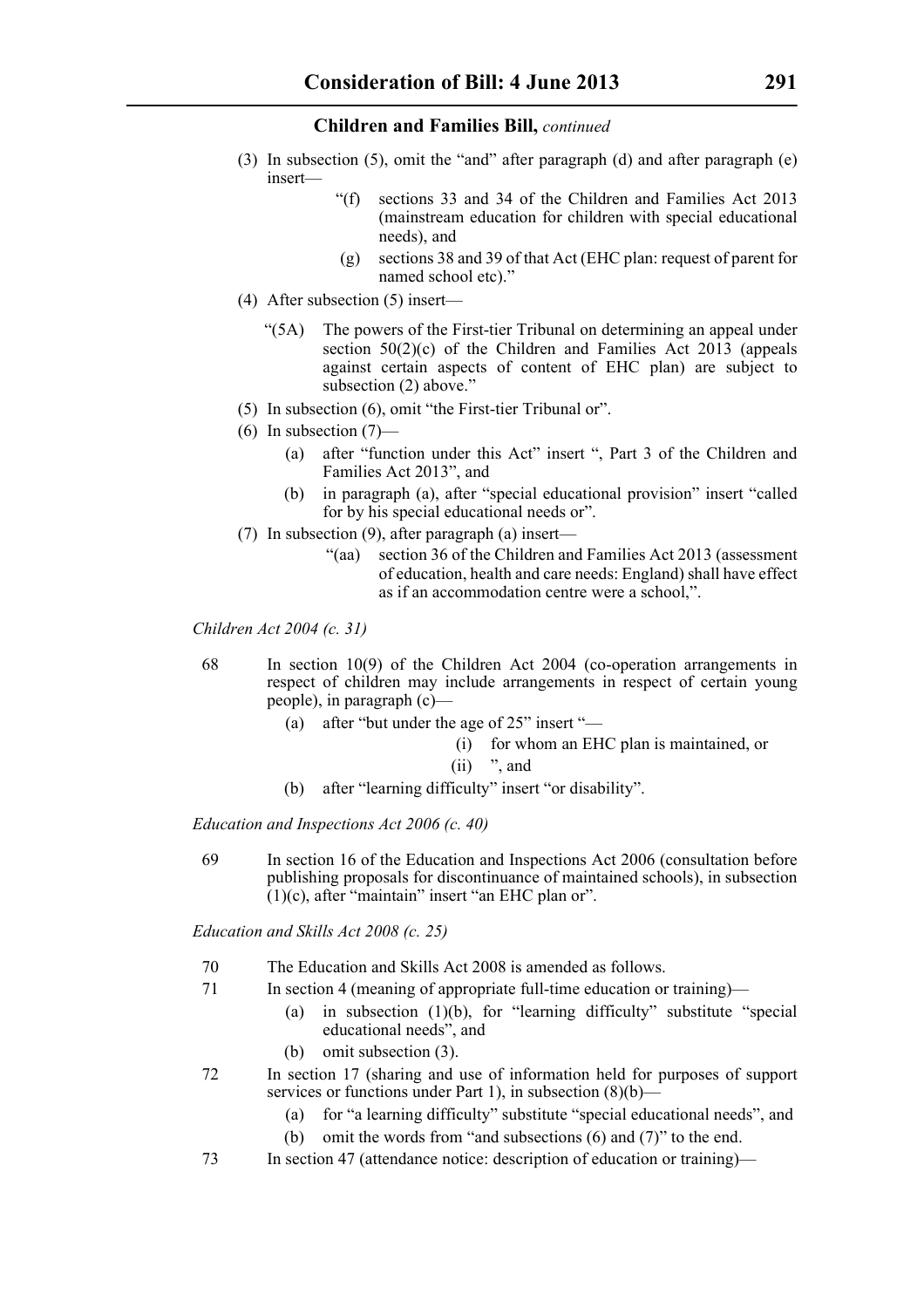- (a) in subsection  $(5)(b)(ii)$ , for "learning difficulty" substitute "special educational needs", and
- (b) omit subsection (6).
- 74 In section 78(1) (Part 2: supplementary), in the definition of "relevant young adult"—
	- (a) for "a learning difficulty" substitute "special educational needs (within the meaning given by section  $579(1)$  of the Education Act 1996)", and
	- (b) omit the words from "and subsections (6) and (7)" to the end.
- 75 In section 132 (providers of independent education or training for 16 to 18 year olds)—
	- (a) in subsection  $(4)(a)$ , for the words from "a statement" to "needs)" substitute "an EHC plan is maintained",
	- (b) in subsection (4)(b), for "a statement was so" substitute "an EHC plan was",
	- (c) in subsection  $(4)(b)(i)$ , after "school" insert "or (if later) the person ceased to be a student at his or her last post-16 institution",
	- (d) in subsection  $(4)(b)(ii)$ , after "institution" insert "in England mentioned in subsection (2)", and
	- (e) in subsection (6), after the definition of "an academic year" insert— ""post-16 institution" has the meaning given by section  $72(2)$  of the Children and Families Act 2013;".

*Apprenticeships, Skills, Children and Learning Act 2009 (c. 22)*

- 76 The Apprenticeships, Skills, Children and Learning Act 2009 is amended as follows.
- 77 In section 83 (power to secure provision of apprenticeship training)—
	- (a) in subsection  $(1)(b)$ , for "are subject to learning difficulty assessment" substitute "for whom an EHC plan is maintained",
	- (b) in subsection (2)(b), for "learning difficulties" substitute "special educational needs", and
	- (c) omit subsection (4).
- 78 In section 86 (education and training for persons aged 19 or over etc), in subsection  $(1)(a)$ , for "who are subject to learning difficulty assessment" substitute "for whom an EHC plan is maintained".
- 79 In section 87 (learning aims for persons aged 19 or over: provision of facilities), in subsection (3)(a), for "who are subject to learning difficulty assessment" substitute "for whom an EHC plan is maintained".
- 80 In section 101 (financial resources: conditions), in subsection (5)(f)—
	- (a) after "specified in" insert "an EHC plan or", and
	- (b) omit "139A or".
- 81 In section 115 (persons with learning difficulties)—
	- (a) in subsection (1), for "learning difficulties" substitute "special educational needs",
	- (b) in subsection  $(2)(a)$ , for "who are subject to learning difficulty assessment" substitute "for whom an EHC plan is maintained",
	- (c) omit subsections (3) and (4), and
	- (d) in the title, for "learning difficulties" substitute "special educational needs".
- 82 In section 129 (general duties of Ofqual)—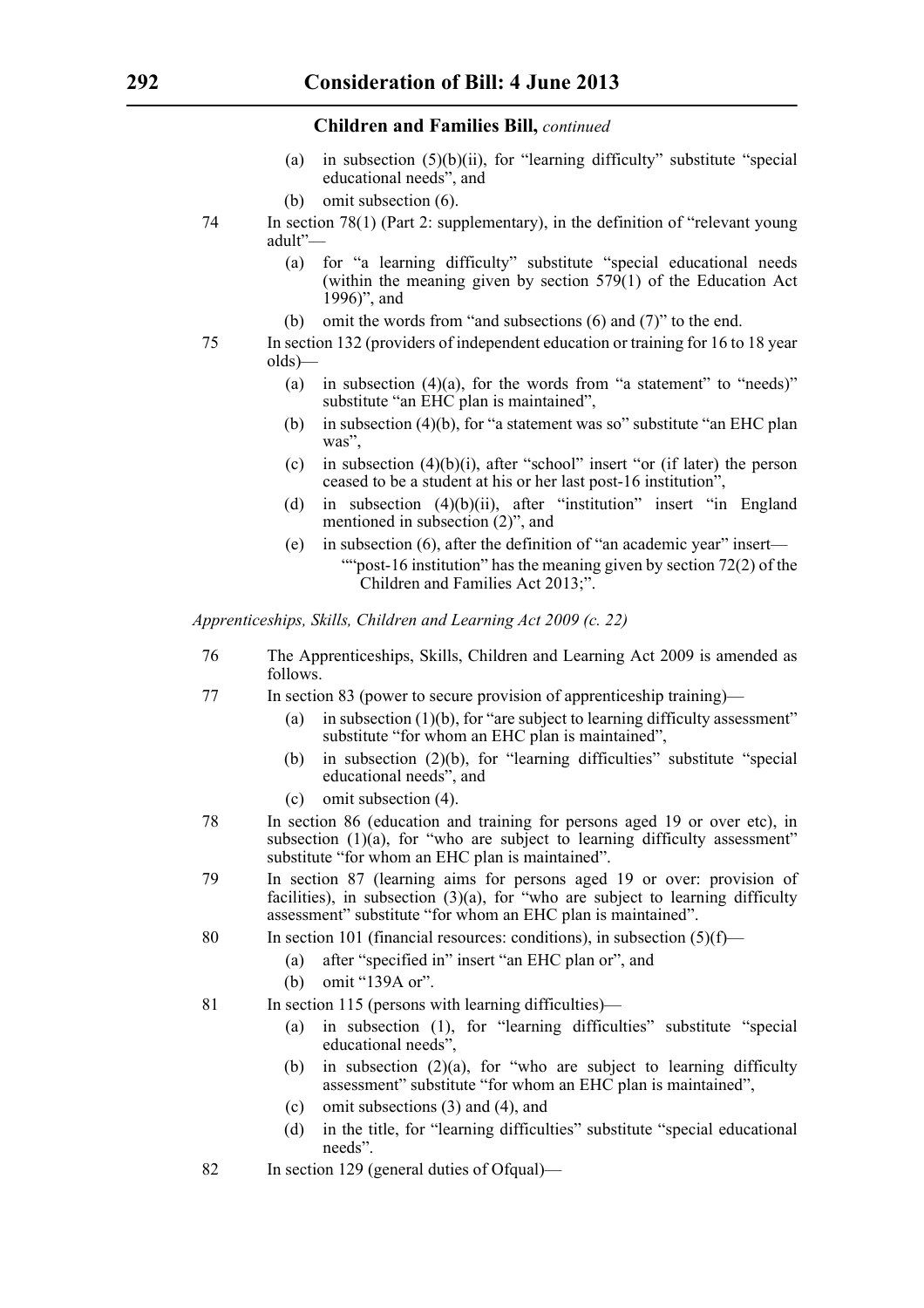- (a) in subsection (2)(b) and (c), for "learning difficulties" substitute "special educational needs", and
- (b) omit subsections (9) and (10).

*Academies Act 2010 (c. 32)*

83 In section 1 of the Academies Act 2010 (Academy arrangements), omit subsections (7) and (8).

*Legal Aid, Sentencing and Punishment of Offenders Act 2012 (c. 10)*

- 84 In paragraph 2 of Schedule 1 to the Legal Aid, Sentencing and Punishment of Offenders Act 2012 (civil legal services: special educational needs)—
	- (a) in sub-paragraph (1)(a), after "1996" insert "or Part 3 of the Children and Families Act 2013", and
	- (b) in sub-paragraph (1)(b), for "sections 139A and" substitute "section".'.

#### Secretary Michael Gove

- Clause **87**, page **66**, leave out line 34 and insert—
	- '(b) a person who is an employer or former employer of such a person.
	- (2A) In subsection (2)(b) "employer", in relation to a person falling within subsection (2)(a) who is an employed earner, includes a person who is a secondary contributor as regards that employed earner.
	- (2B) The conditions as to employment or self-employment that may be specified in provision under section  $75E(2)$  or (5) or  $75G(2)$  or (5) include conditions as to being in employed or self-employed earner's employment.
	- (2C) In subsections (2A) and (2B)—
		- "employed earner" and "self-employed earner" have the meaning given by section 2 of the Social Security Contributions and Benefits Act 1992, subject for these purposes to the effect of regulations made under section  $2(2)(b)$  of that Act (persons who are to be treated as employed or selfemployed earners);
		- "employment", in the case of employment as an employed or self-employed earner, has the meaning given by section 122 of that Act;
		- "secondary contributor", as regards an employed earner, means a person who—
			- (a) is indicated by section  $7(1)$  of that Act, as that subsection has effect subject to section 7(2) of that Act, as being a secondary contributor as regards the earner, or
			- (b) is indicated by regulations under section  $7(2)$  of that Act as being a person to be treated as a secondary contributor as regards the earner.'.

Secretary Michael Gove

|     | Schedule 7, page 194, line 2, at end insert—                                            |
|-----|-----------------------------------------------------------------------------------------|
| 40A | In section 230 (meaning of "employee", etc), after subsection (6) there is<br>inserted— |

"(7) This section has effect subject to section  $75K(2A)$  and  $(2C)$ ." '.

**26**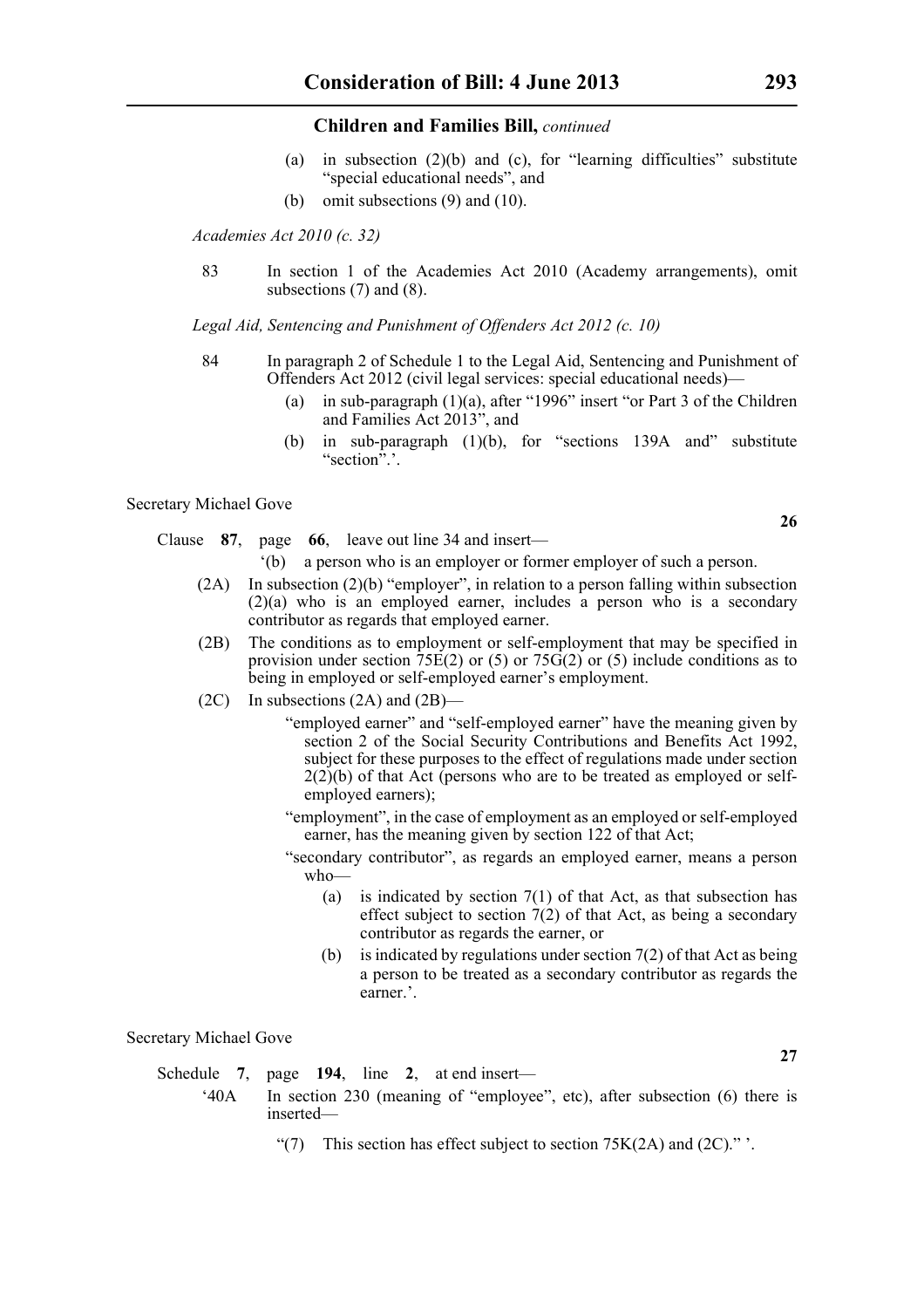Secretary Michael Gove

Clause **107**, page **113**, line **39**, at end insert—

- $(2)$  Subsections (3) to (5) apply if section 85(1) of the Legal Aid, Sentencing and Punishment of Offenders Act 2012 ("the 2012 Act") comes into force on or before the day on which this Act is passed.
- (3) Section 85 of the 2012 Act (removal of £5,000 limit on certain fines on conviction by magistrates' court) applies in relation to the following offences as if the offences were relevant offences (as defined in section 85(3) of that Act)—
	- (a) the offence contained in the new section  $51C(4)$  to be inserted into the Childcare Act 2006 by paragraph 13 of Schedule 4 to this Act;
	- (b) the offence contained in the new section 51F(1) to be inserted into that Act by paragraph 13 of that Schedule;
	- (c) the offence contained in the new section  $61D(4)$  to be inserted into that Act by paragraph 26 of that Schedule;
	- (d) the offence contained in the new section  $61G(1)$  to be inserted into that Act by paragraph 26 of that Schedule;
	- (e) the offence contained in the new section  $69C(6)$  to be inserted into that Act by paragraph 36 of that Schedule;
	- (f) the offence contained in the new section  $76B(3)$  to be inserted into that Act by paragraph 46 of that Schedule.
- (4) Section 85 of the 2012 Act (removal of £5,000 limit on certain fines on conviction by magistrates' court) applies in relation to the power in the new section  $69A(1)(b)$  to be inserted into the Childcare Act 2006 by paragraph 35 of Schedule 4 to this Act as if the power were a relevant power (as defined in section 85(3) of the 2012 Act).
- (5) Regulations described in section 85(11) of the 2012 Act may amend, repeal or otherwise modify a provision of this Act or the Childcare Act 2006.'.

#### Tim Loughton [R]

- Clause **3**, page **2**, line **22**, at end insert—
	- '(1A) Directions under subsection (1) may not be given before May 2017, being five years after the introduction of adoption scorecards.'.

*General duty of local authorities to co-operate to secure sufficient accommodation for looked after children*

#### Tim Loughton [R]

To move the following Clause:—

- '(1) The Children Act 1989 is amended as follows.
- (2) After section 22G (General duty of local authority to secure sufficient accommodation for looked after children), insert the following new section:

#### **"22H General duty of local authorities to co-operate to secure sufficient accommodation for looked after children**

(1) It is the general duty of a local authority to take steps in co-operation with neighbouring local authorities that secure, so far as reasonably practicable, the outcomes in subsections (2) and (3).

#### **NC11**

<sup>[</sup>R] Relevant registered interest declared.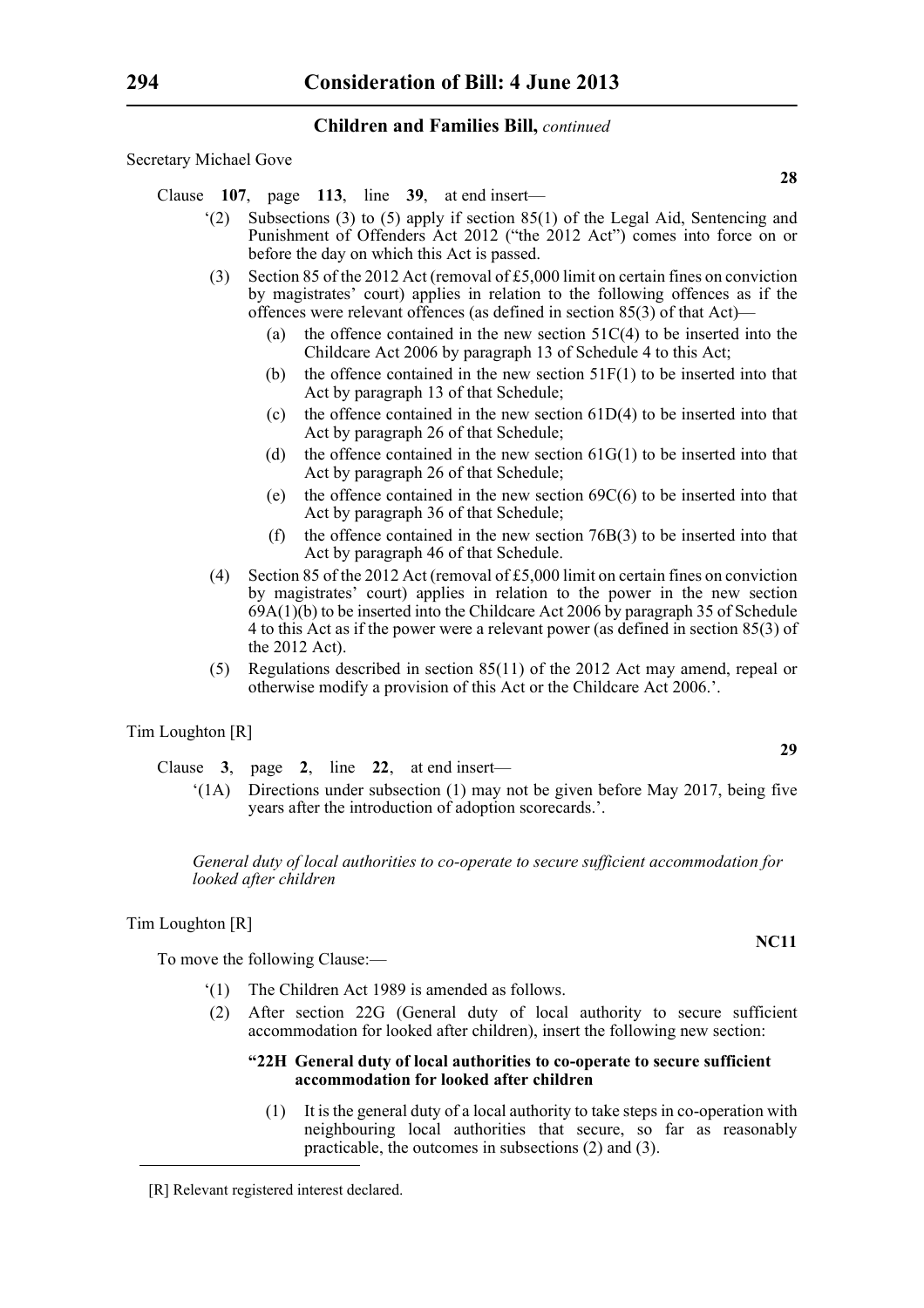- (2) The first outcome applies to the children defined in subsection (3) of section 22G in respect of whom the local authority are unable to secure the outcome defined in subsection (2) of that section.
- (3) The first outcome is that the local authority is able to secure accommodation for those children that—
	- (a) is within a neighbouring authority's area; and
	- (b) meets the need of those children.
- (4) The second outcome applies to the children defined in subsection (3) of section 22G in respect of whom a neighbouring local authority is unable to secure the outcome defined in subsection (2) of that section.
- (5) The second outcome is that the local authority is able to secure accommodation for those children that—
	- (a) is within the authority's area; and
	- (b) meets the need of those children.".'.

*General duty of local authority to secure sufficient early help services*

Tim Loughton [R]

To move the following Clause:—

- '(1) It is the general duty of a local authority to take steps that secure, so far as reasonably practicable, the outcome in subsection (2).
- (2) The outcome is that the local authority is able to provide the children and young people mentioned in subsection (3) and their families with provision of early help services that—
	- (a) are within the authority's area or a neighbouring authority's area; and
	- (b) meet the needs of those children and young people and their families.
- (3) The children and young people referred to in subsection (2) are those—
	- (a) who live within the local authority's area, or
	- (b) that the local authority is looking after.
- (4) In this section—

"early help services" means services to children under 6 and their families, and services to children and young people (of whatever age) and their families early in the emergence of a problem;

"young people" means people under 25.'.

*Duty of local safeguarding children boards to undertake serious reviews*

#### Tim Loughton

To move the following Clause:—

- '(1) Section 14 of the Children Act 2004 (Functions and procedure of Local Safeguarding Children Boards) is amended as follows.
- (2) After subsection (2), insert—
	- "(2A) Functions of review under subsection (2) shall include a duty to undertake serious case reviews at the direction of the Secretary of State.".'.

**NC12**

#### **NC13**